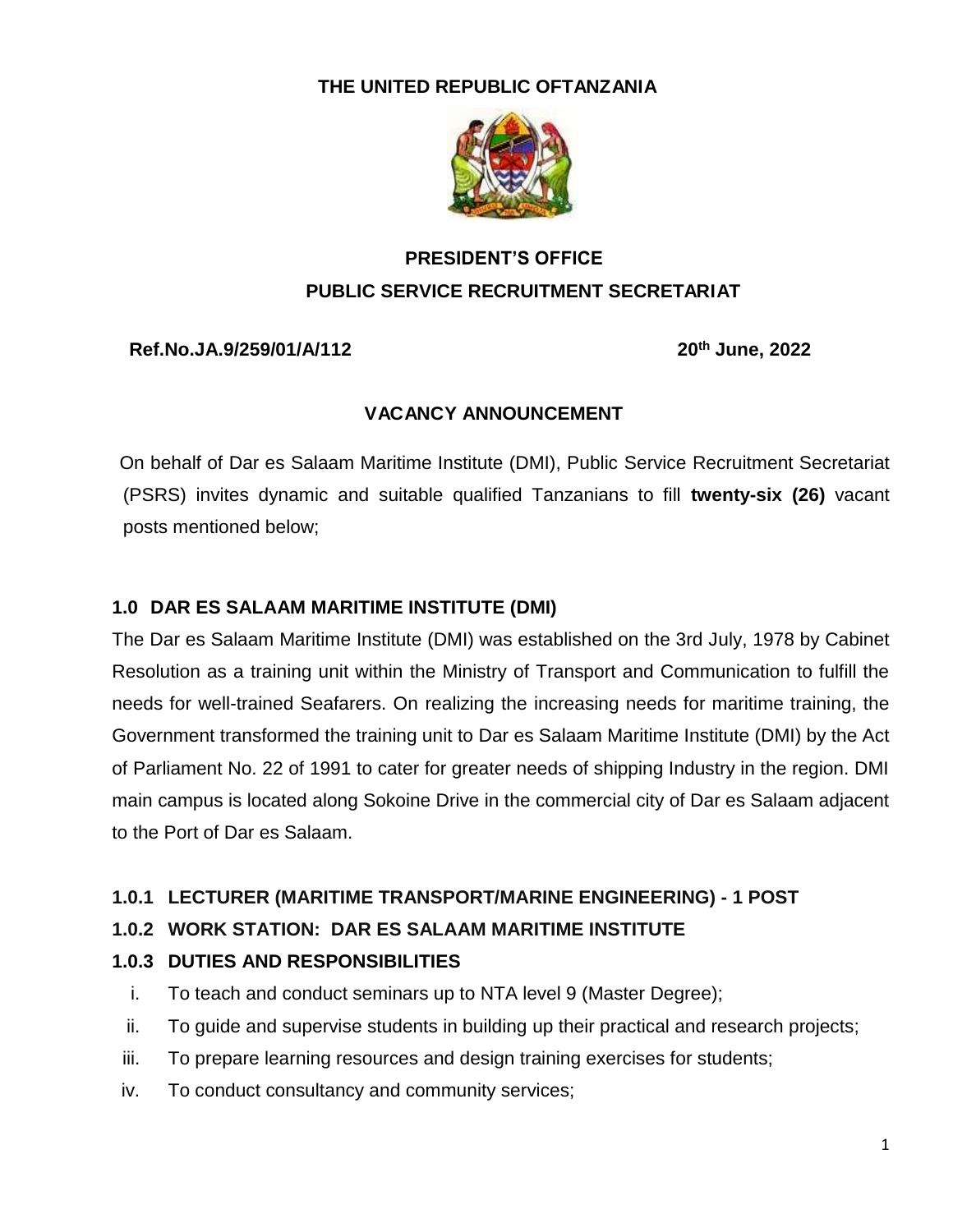- v. To participate in developing and reviewing curriculum;
- vi. To undertake individual research and participates in scientific/academic congregations;
- vii. To prepare teaching manuals, simulations and case studies for training;
- viii. To Coach junior teaching staff; and
- ix. To perform any other duties assigned by supervisor.

#### **1.0.4 QUALIFICATION AND EXPERIENCE**

Holder of a PhD in either Maritime Transport, Nautical Science, Navigation Technology, Marine Engineering, Naval Architecture, Maritime Economics, Maritime Law, Costal Engineering, Logistics and Supply Chain Management, Shipping and International Trade, Transport Management, Mechanical Engineering, Engineering, Electronics Engineering, Electrical Engineering, Ship Design and Construction, Offshore Engineering, Mathematics, Petroleum Engineering, Oil and Gas Technology, Procurement and Logistics, Computer Science, Software Engineering, Computer Engineering or equivalent Qualifications from recognized Institutions with a GPA of at least 3.5 at Undergraduate level and at least 4.0 at Master Degree.

#### **1.0.5 SALARY SCALE: PHTS 3/1**

#### **1.0.6 ASSISTANT LECTURER (MARITIME TRANSPORT) - 2 POSTS**

#### **1.0.7 WORK STATION: DAR ES SALAAM MARITIME INSTITUTE**

#### **1.0.8 DUTIES AND RESPONSIBILITIES**

- i. To teach up to NTA level 8 (Bachelor Degree);
- ii. To prepare learning resources for tutorial exercises;
- iii. To conduct research, seminars and case studies;
- iv. To carry out consultancy and community services under supervision;
- v. To supervise student's project;
- vi. To prepare teaching manual; and
- vii. To perform any other duties assigned by supervisor.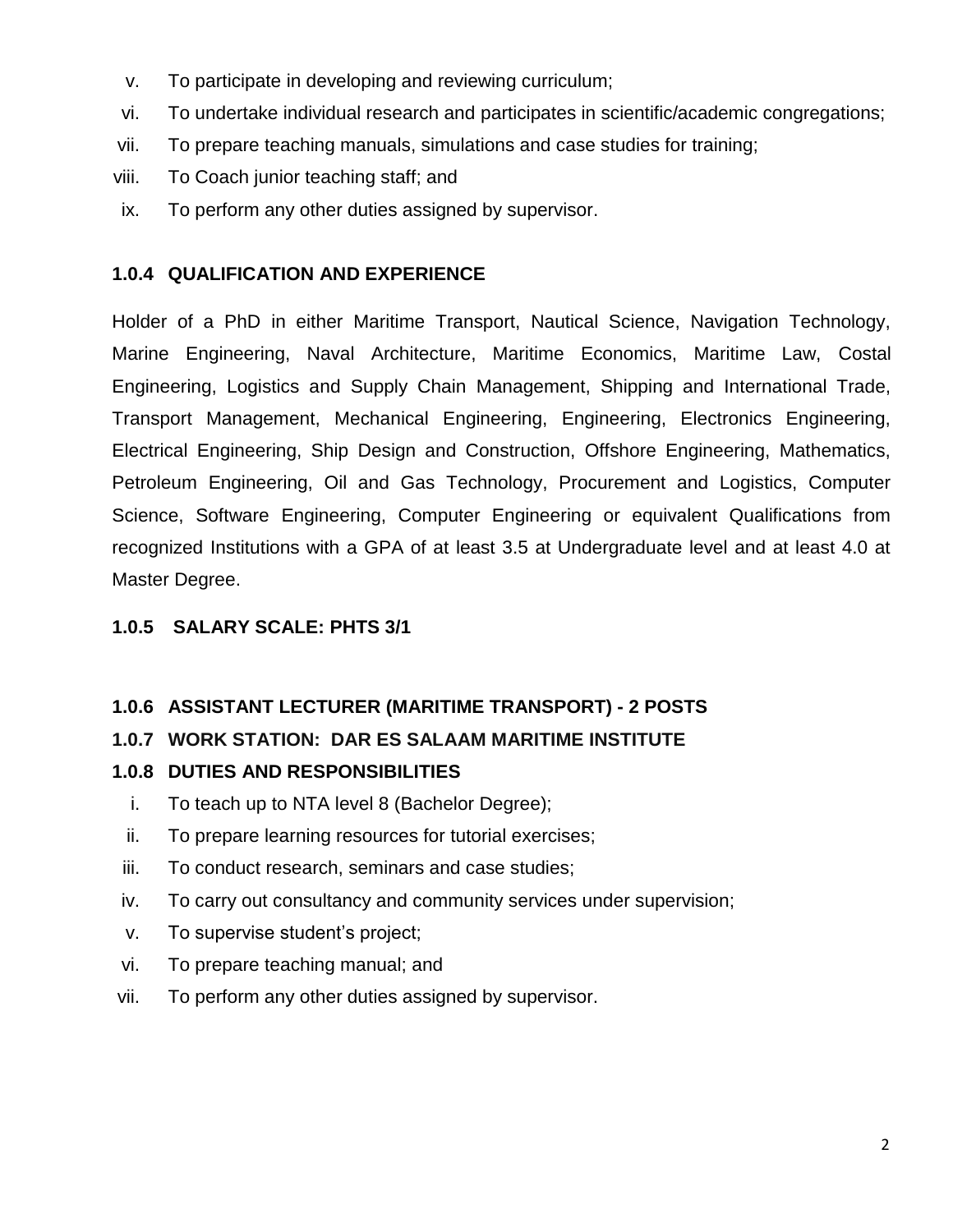#### **1.0.9 QUALIFICATION AND EXPERIENCE**

Holder of a Master Degree in either Maritime Transport, Nautical Science, Navigation Technology, or equivalent Qualifications from recognized Institutions with a GPA of at least 3.5 at Undergraduate level and at least 4.0 at Master Degree.

## **1.0.10 SALARY SCALE: PHTS 2/1**

## **1.0.11 ASSISTANT LECTURER (MARINE ENGINEERING) - 2 POSTS 1.0.12 WORK STATION: DAR ES SALAAM MARITIME INSTITUTE 1.0.13 DUTIES AND RESPONSIBILITIES**

- i. To teach up to NTA level 8 (Bachelor Degree);
- ii. To prepare learning resources for tutorial exercises;
- iii. To conduct research, seminars and case studies;
- iv. To carry out consultancy and community services under supervision;
- v. To supervise student's project;
- vi. To prepare teaching manual; and
- vii. To perform any other duties assigned by supervisor.

#### **1.0.14 QUALIFICATION AND EXPERIENCE**

Holder of a Master Degree in either Naval Architecture, Mechanical Engineering, Ship Design and Construction, Oil and Gas Technology, Offshore Engineering or equivalent Qualifications from recognized Institutions with a GPA of at least 3.5 at Undergraduate level and at least 4.0 at Master Degree.

#### **1.0.15 SALARY SCALE: PHTS 2/1**

# **1.0.16 ASSISTANT LECTURER (SHIPPING MANAGEMENT) - 4 POSTS 1.0.17 WORK STATION: DAR ES SALAAM MARITIME INSTITUTE 1.0.18 DUTIES AND RESPONSIBILITIES**

- i. To teach up to NTA level 8 (Bachelor Degree);
- ii. To prepare learning resources for tutorial exercises;
- iii. To conduct research, seminars and case studies;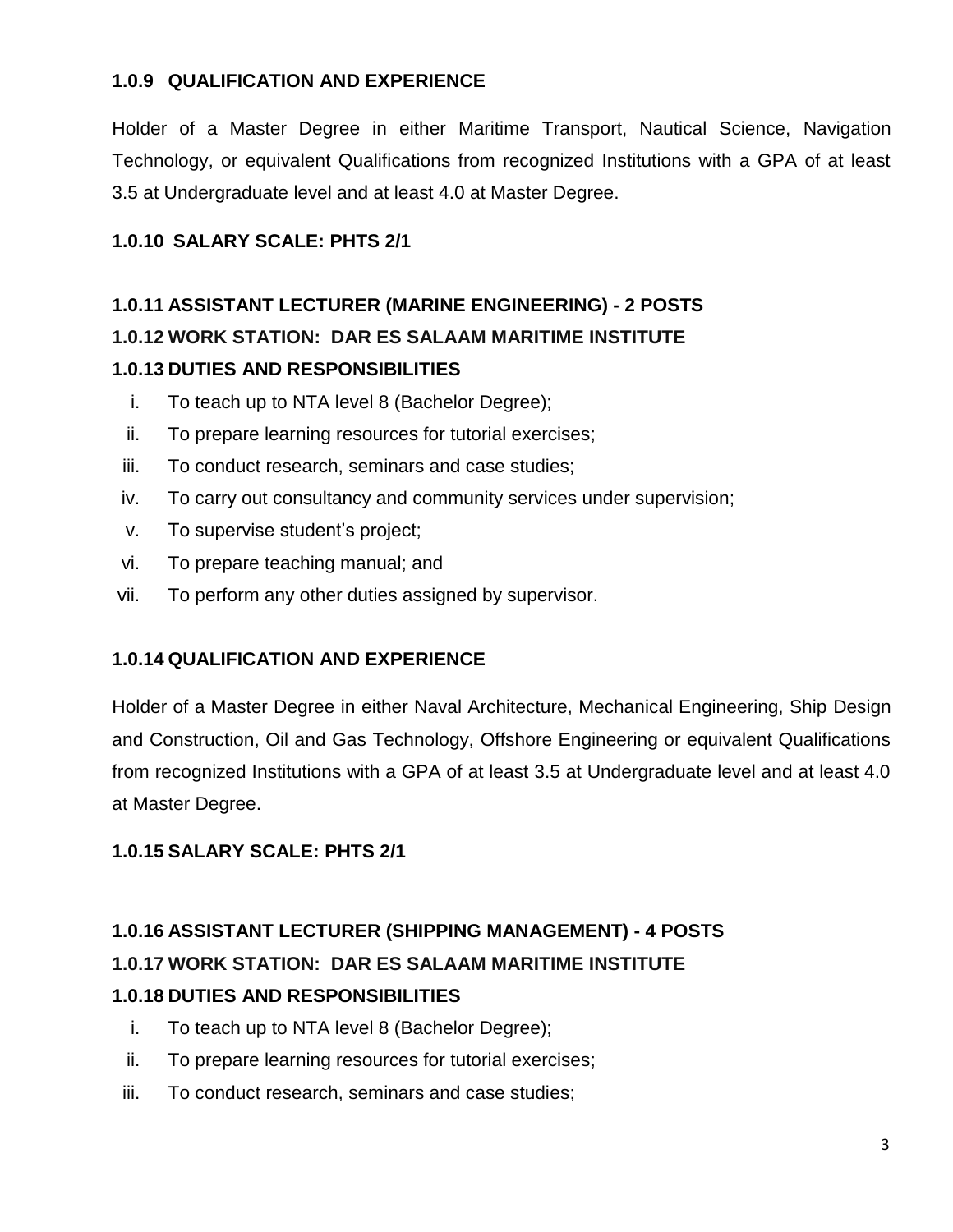- iv. To carry out consultancy and community services under supervision;
- v. To supervise student's project;
- vi. To prepare teaching manual; and
- vii. To perform any other duties assigned by supervisor.

#### **1.0.19 QUALIFICATION AND EXPERIENCE**

Holder of a Master Degree in either Maritime Economics, Logistics and Supply Chain Management, Shipping and International Trade; Transport Management, Procurement, Logistics and Supply Chain; Shipping, Economics and Logistics Management, Law or equivalent Qualifications from recognized Institutions with a GPA of at least 3.5 at Undergraduate level and at least 4.0 at Master Degree.

#### **1.0.20 SALARY SCALE: PHTS 2/1**

# **1.0.21 TUTORIAL ASSISTANT (MARINE ENGINEERING) – 2 POSTS 1.0.22 WORK STATION: DAR ES SALAAM MARITIME INSTITUTE**

## **1.0.23 DUTIES AND RESPONSIBILITIES**

- i. To teach up to NTA level 6 (Ordinary Diploma);
- ii. To assist in conducting tutorial, seminars and practical exercises for students under close supervision;
- iii. To prepare learning resources for tutorial exercises;
- iv. To assist in conducting research under close supervision;
- v. To carry out consultancy and community services under close supervision; and
- vi. To perform any other duties assigned by supervisor.

#### **1.0.24 QUALIFICATION AND EXPERIENCE**

Holder of a Bachelor Degree (NTA Level 8) in either Marine Engineering, Marine Engineering Technology or equivalent qualifications from recognized Institutions with a GPA of at least 3.5.

## **1.0.25 SALARY SCALE: PHTS 1/1**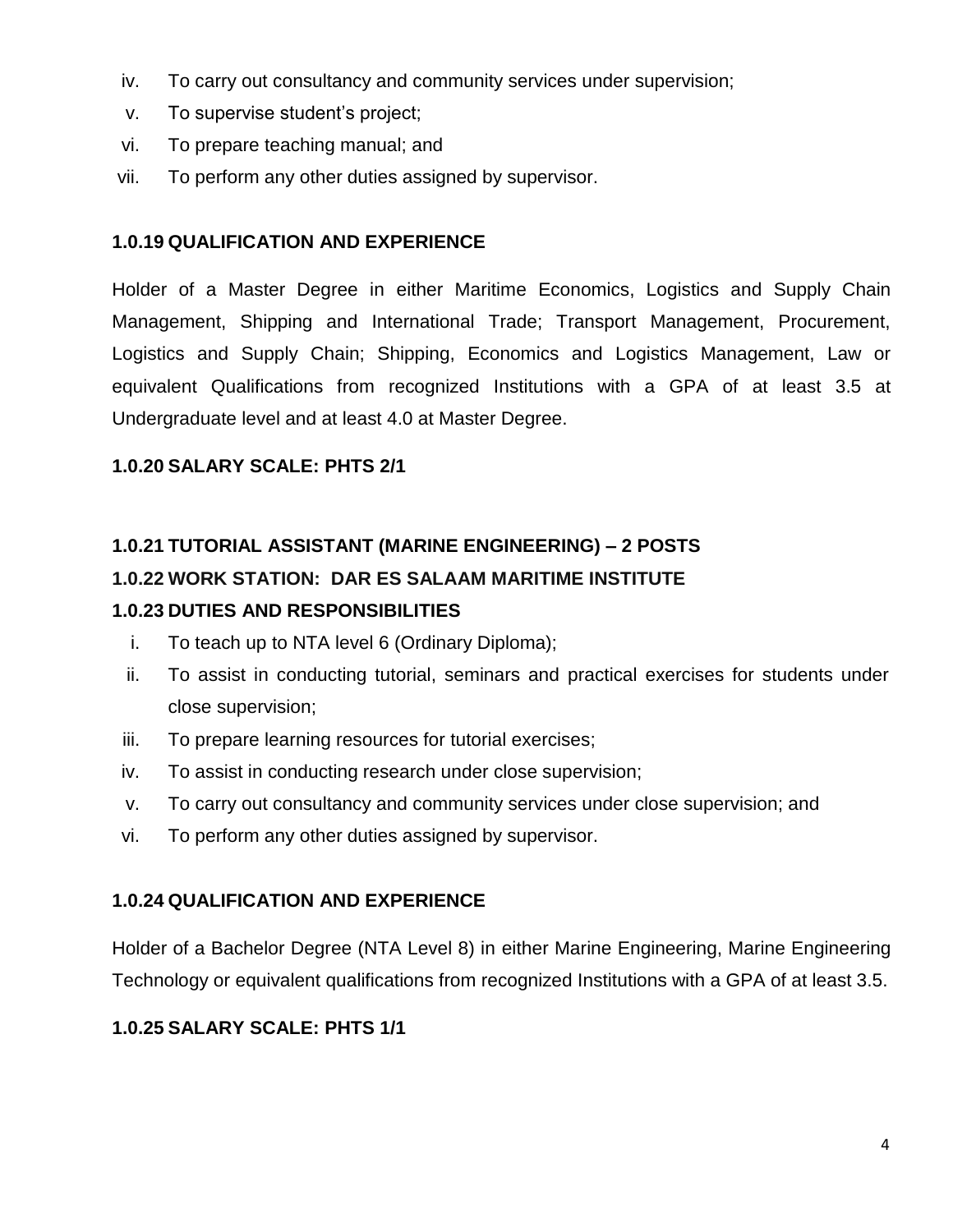#### **1.0.26 TUTORIAL ASSISTANT (MARITIME TRANSPORT) – 2 POSTS**

## **1.0.27 WORK STATION: DAR ES SALAAM MARITIME INSTITUTE**

#### **1.0.28 DUTIES AND RESPONSIBILITIES**

- i. To teach up to NTA level 6 (Ordinary Diploma);
- ii. To assist in conducting tutorial, seminars and practical exercises for students under close supervision;
- iii. To prepare learning resources for tutorial exercises;
- iv. To assist in conducting research under close supervision;
- v. To carry out consultancy and community services under close supervision; and
- vi. To perform any other duties assigned by supervisor.

#### **1.0.29 QUALIFICATION AND EXPERIENCE**

Holder of a Bachelor Degree (NTA Level 8) in Maritime Transport and Nautical Science or equivalent qualifications from recognized Institutions with a GPA of at least 3.5.

## **1.0.30 SALARY SCALE: PHTS 1/1**

## **1.0.31 TUTORIAL ASSISTANT (SHIPPING MANAGEMENT) – 2 POSTS**

## **1.0.32 WORK STATION: DAR ES SALAAM MARITIME INSTITUTE**

#### **1.0.33 DUTIES AND RESPONSIBILITIES**

- i. To teach up to NTA level 6 (Ordinary Diploma);
- ii. To assist in conducting tutorial, seminars and practical exercises for students under close supervision;
- iii. To prepare learning resources for tutorial exercises;
- iv. To assist in conducting research under close supervision;
- v. To carry out consultancy and community services under close supervision; and
- vi. To perform any other duties assigned by supervisor.

#### **1.0.34 QUALIFICATION AND EXPERIENCE**

Holder of a Bachelor Degree (NTA Level 8) in Shipping and Logistics Management, or equivalent qualifications from recognized Institutions with a GPA of at least 3.5.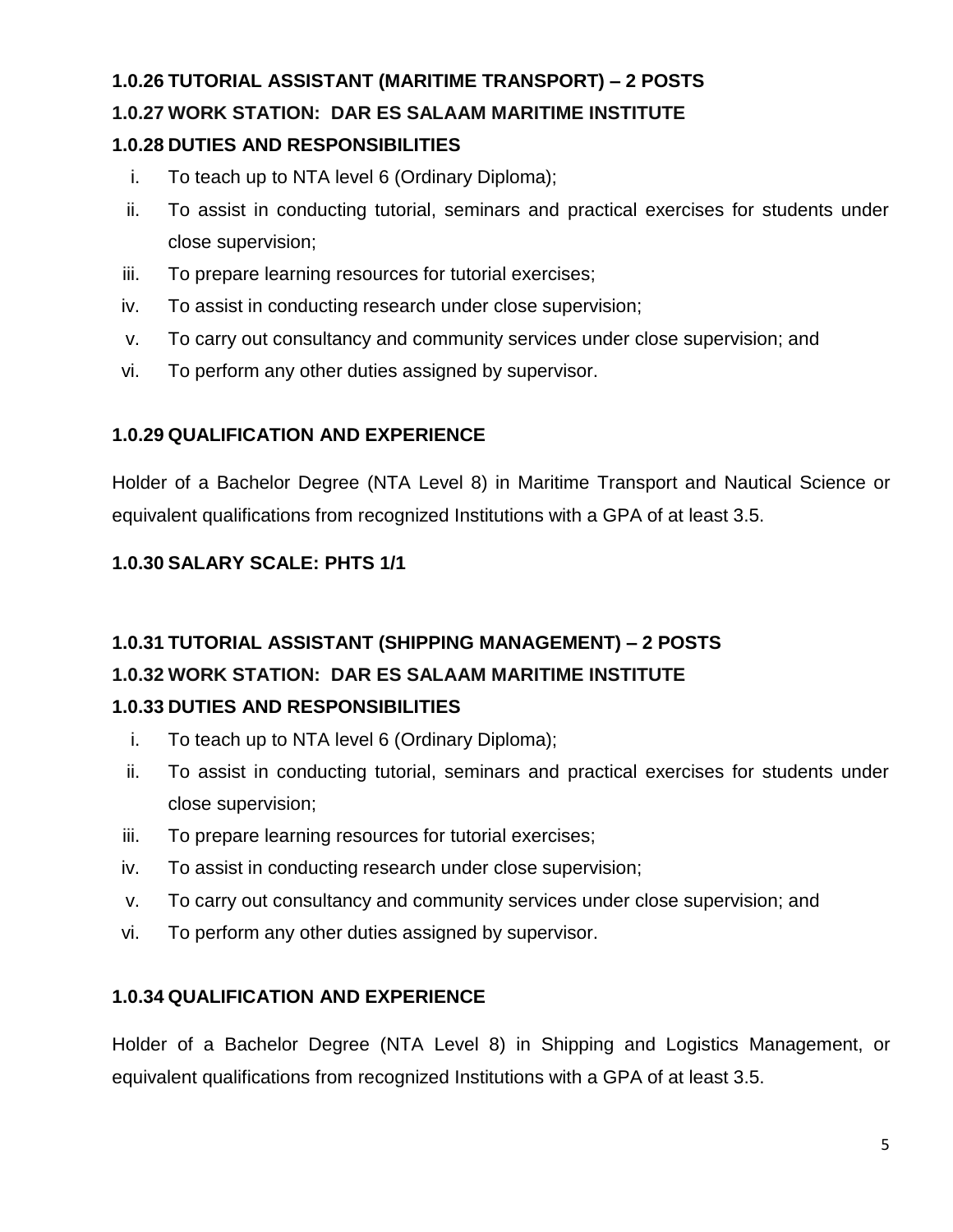#### **1.0.35 SALARY SCALE: PHTS 1/1**

#### **1.0.36 TUTORIAL ASSISTANT (COMPUTER SCIENCE) – 1 POST**

#### **1.0.37 WORK STATION: DAR ES SALAAM MARITIME INSTITUTE**

#### **1.0.38 DUTIES AND RESPONSIBILITIES**

- i. To teach up to NTA level 6 (Ordinary Diploma);
- ii. To assist in conducting tutorial, seminars and practical exercises for students under close supervision;
- iii. To prepare learning resources for tutorial exercises;
- iv. To assist in conducting research under close supervision;
- v. To carry out consultancy and community services under close supervision; and
- vi. To perform any other duties assigned by supervisor.

#### **1.0.39 QUALIFICATION AND EXPERIENCE**

Holder of a Bachelor Degree (NTA Level 8) in Software Engineering or equivalent qualifications from recognized Institutions with a GPA of at least 3.5.

#### **1.0.40 SALARY SCALE: PHTS 1/1**

#### **1.0.41 TUTORIAL ASSISTANT (MARITIME LAW) – 1 POST**

#### **1.0.42 WORK STATION: DAR ES SALAAM MARITIME INSTITUTE**

#### **1.0.43 DUTIES AND RESPONSIBILITIES**

- i. To teach up to NTA level 6 (Ordinary Diploma);
- ii. To assist in conducting tutorial, seminars and practical exercises for students under close supervision;
- iii. To prepare learning resources for tutorial exercises;
- iv. To assist in conducting research under close supervision;
- v. To carry out consultancy and community services under close supervision; and
- vi. To perform any other duties assigned by supervisor.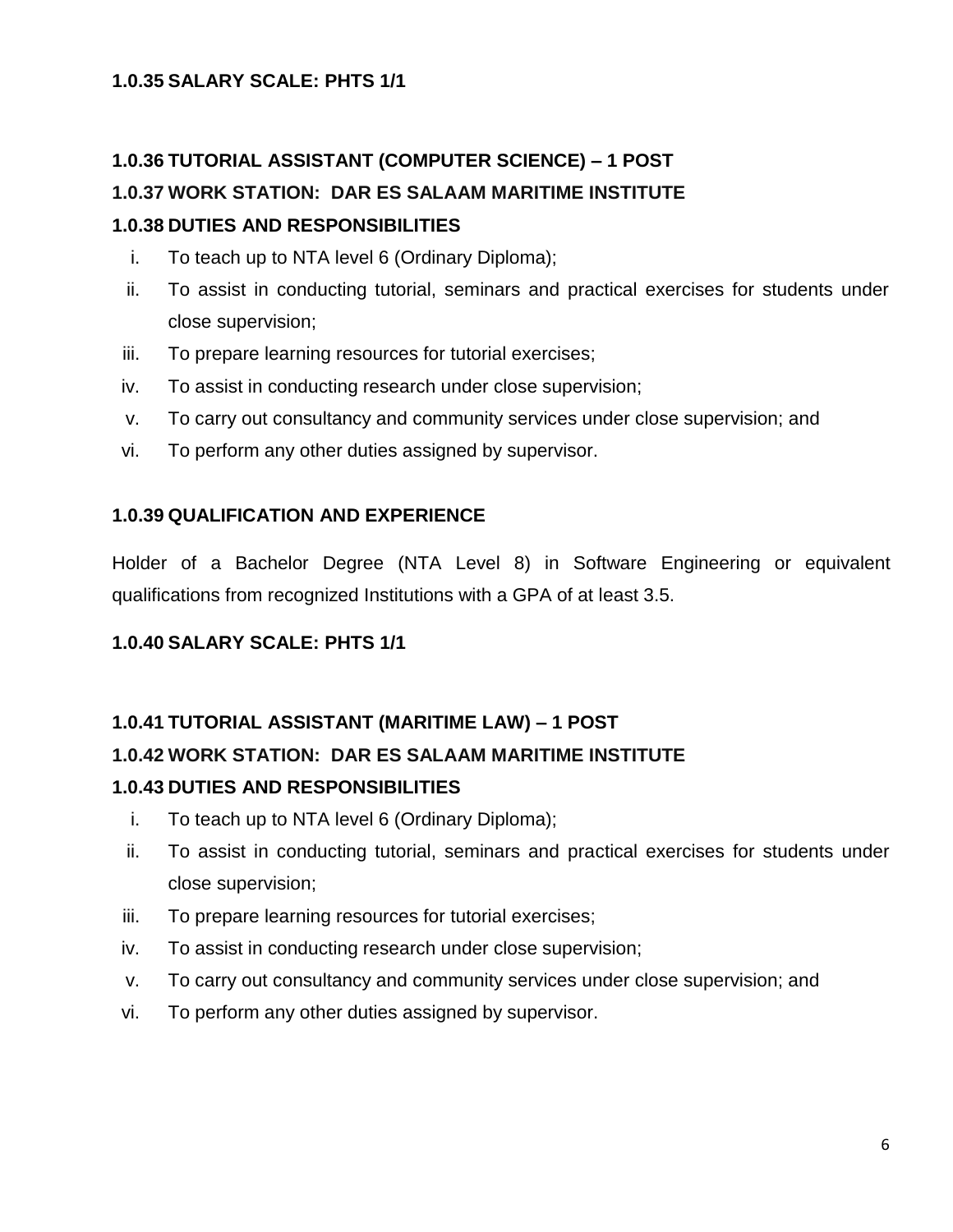#### **1.0.44 QUALIFICATION AND EXPERIENCE**

Holder of a Bachelor Degree (NTA Level 8) in Law or equivalent qualifications from recognized Institutions with a GPA of at least 3.5.

## **1.0.45 SALARY SCALE: PHTS 1/1**

## **1.0.46 INSTRUCTOR II (MARINE ENGINEERING) – 2 POSTS**

## **1.0.47 WORK STATION: DAR ES SALAAM MARITIME INSTITUTE**

#### **1.0.48 DUTIES AND RESPONSIBILITIES**

- i. To teach up to NTA level 6 and may assist teaching in higher NTA levels;
- ii. To teach STCW Mandatory Courses;
- iii. To teach Certificate of Competence classed of low level;
- iv. To participate in research/consultancy work;
- v. To Construct/manufacture/fabricate Prepare teaching aids;
- vi. To prepare material for practical exercises;
- vii. To carry out consultancy and service job assignments under close supervision; and
- viii. To perform any other duties assigned by supervisor.

#### **1.0.49 QUALIFICATION AND EXPERIENCE**

Holder of Bachelor Degree in Marine Engineering Technology and who possess a certificate of competency as Officer in charge of an engineering watch on seagoing ships powered by main propulsion machinery of 750Kw or more.

#### **1.0.50 SALARY SCALE: PTSS 10**

#### **1.0.51 INSTRUCTOR II (MARITIME TRANSPORT) – 1 POST**

#### **1.0.52 WORK STATION: DAR ES SALAAM MARITIME INSTITUTE**

#### **1.0.53 DUTIES AND RESPONSIBILITIES**

- i. To teach up to NTA level 6 and may assist teaching in higher NTA levels;
- ii. To teach STCW Mandatory Courses;
- iii. To teach Certificate of Competence classed of low level;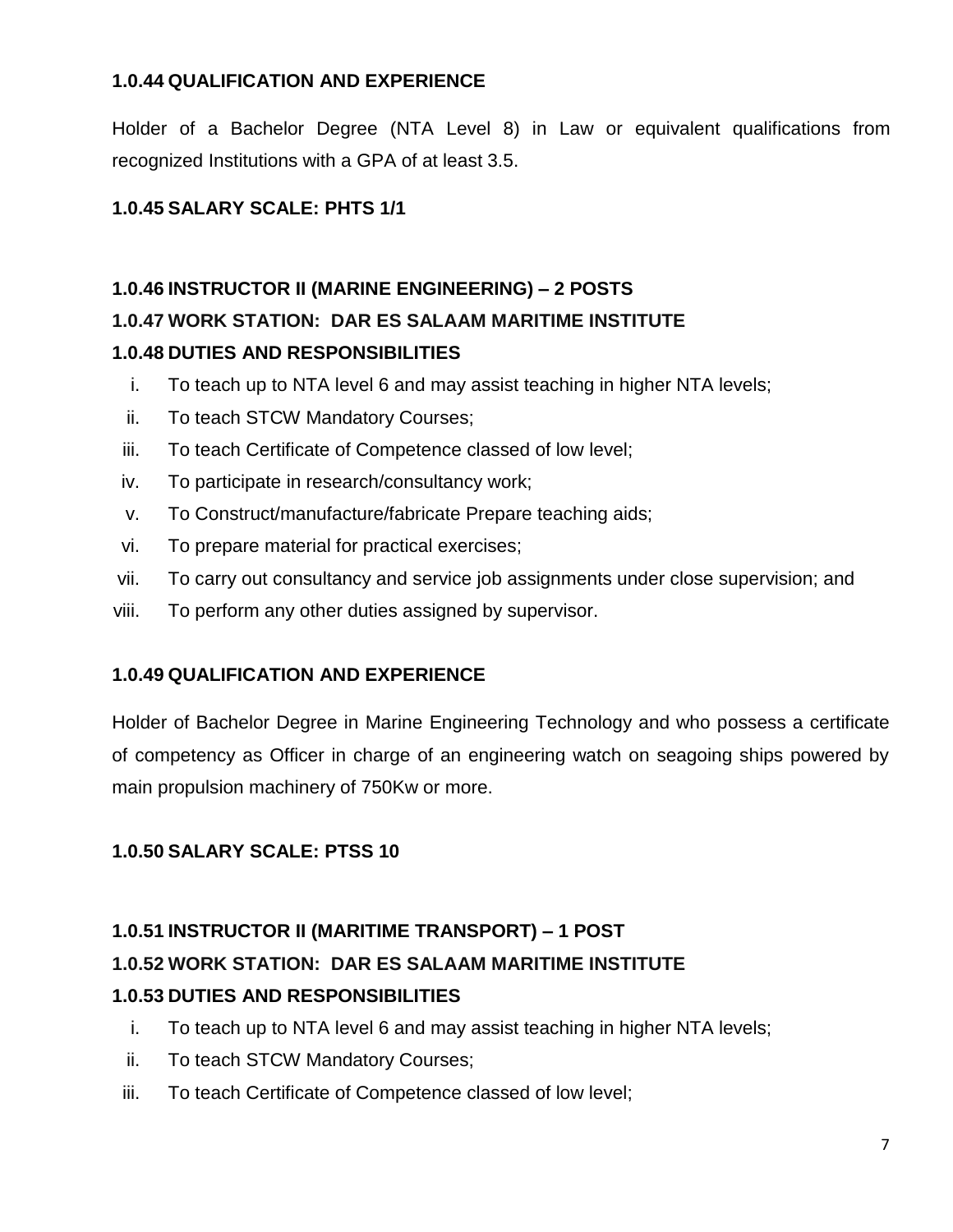- iv. To participate in research/consultancy work;
- v. To Construct/manufacture/fabricate Prepare teaching aids;
- vi. To prepare material for practical exercises;
- vii. To carry out consultancy and service job assignments under close supervision; and
- viii. To perform any other duties assigned by supervisor.

## **1.0.54 QUALIFICATION AND EXPERIENCE**

Holder of Bachelor Degree in either Maritime Transport; Maritime Transport and Nautical Science and who possess a certificate of Competency as Officer in charge of a navigational watch on ships of 500 gross tonnage or more.

## **1.0.55 SALARY SCALE: PTSS 10**

# **1.0.56 ASSISTANT INSTRUCTOR II (MARINE ENGINEERING) – 2 POSTS 1.0.57 WORK STATION: DAR ES SALAAM MARITIME INSTITUTE**

## **1.0.58 DUTIES AND RESPONSIBILITIES**

- i. To teach up to NTA level 5 and may assist teaching in higher NTA levels;
- ii. To teach STCW Mandatory Courses.
- iii. To prepare learning resources for practical exercises;
- iv. To assist in carrying out consultancy and community services;
- v. To perform any other duties assigned to him by his seniors;
- vi. To assist in conducting practical exercises for students in the department under close supervision up to level 5;
- vii. To prepare material for practical exercises;
- viii. To carry consultancy and service job assignments under close supervision; and
- ix. To perform any other duties assigned by supervisor.

## **1.0.59 QUALIFICATION AND EXPERIENCE**

Holder of Diploma in either Marine Engineering or Marine Engineering Technology and who possess Certificate of Competency as Officer in charge of an engineering watch on seagoing ships powered by main propulsion machinery of less than 750kW.

## **1.0.60 SALARY SCALE: PTSS 10**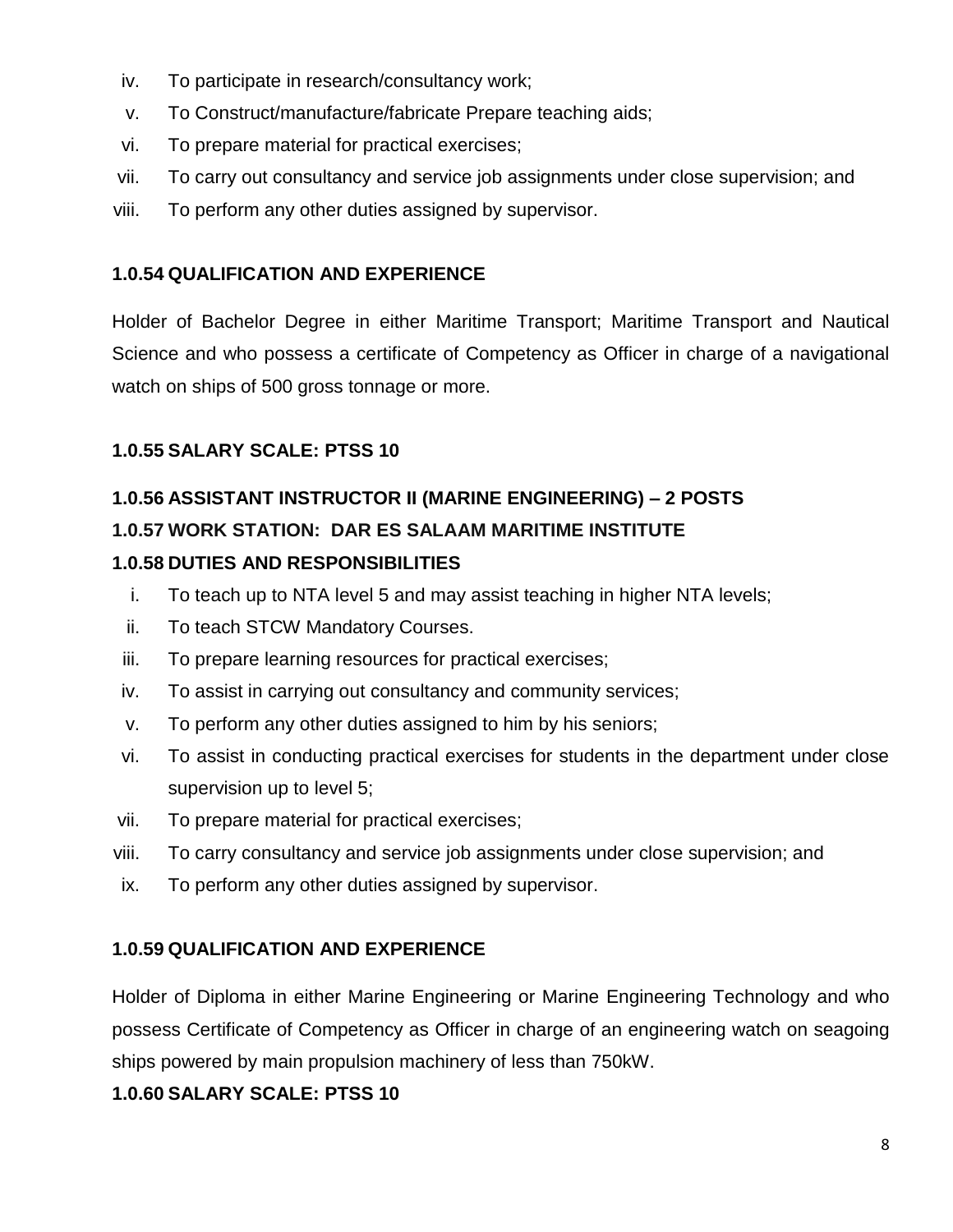# **1.0.61 ASSISTANT INSTRUCTOR II (MARITIME TRANSPORT) – 3 POSTS 1.0.62 WORK STATION: DAR ES SALAAM MARITIME INSTITUTE 1.0.63 DUTIES AND RESPONSIBILITIES**

- i. To teach up to NTA level 5 and may assist teaching in higher NTA levels;
- ii. To teach STCW Mandatory Courses.
- iii. To prepare learning resources for practical exercises;
- iv. To assist in carrying out consultancy and community services;
- v. To perform any other duties assigned to him by his seniors;
- vi. To assist in conducting practical exercises for students in the department under close supervision up to level 5;
- vii. To prepare material for practical exercises;
- viii. To carry consultancy and service job assignments under close supervision; and
- ix. To perform any other duties assigned by supervisor.

#### **1.0.64 QUALIFICATION AND EXPERIENCE**

Holder of Diploma in Maritime Transport and Nautical Science; and who possess a certificate of Competency as Officer in charge of a navigational watch on ships of less than 500 gross tonnage.

#### **1.0.65 SALARY SCALE: PTSS 10**

#### **1.0.66 ARTISAN II – 1 POST**

## **1.0.67 WORK STATION: DAR ES SALAAM MARITIME INSTITUTE 1.0.68 DUTIES AND RESPONSIBILITIES**

- i. To perform specified craft jobs under close supervision.
- ii. To perform routine technical cleaning of the work environment;
- iii. To record repair and maintenance reports;
- iv. To assist in conducting repair and maintenance activities;
- v. To take care of tools and equipment; and
- vi. To performs any other duties assigned by supervisor.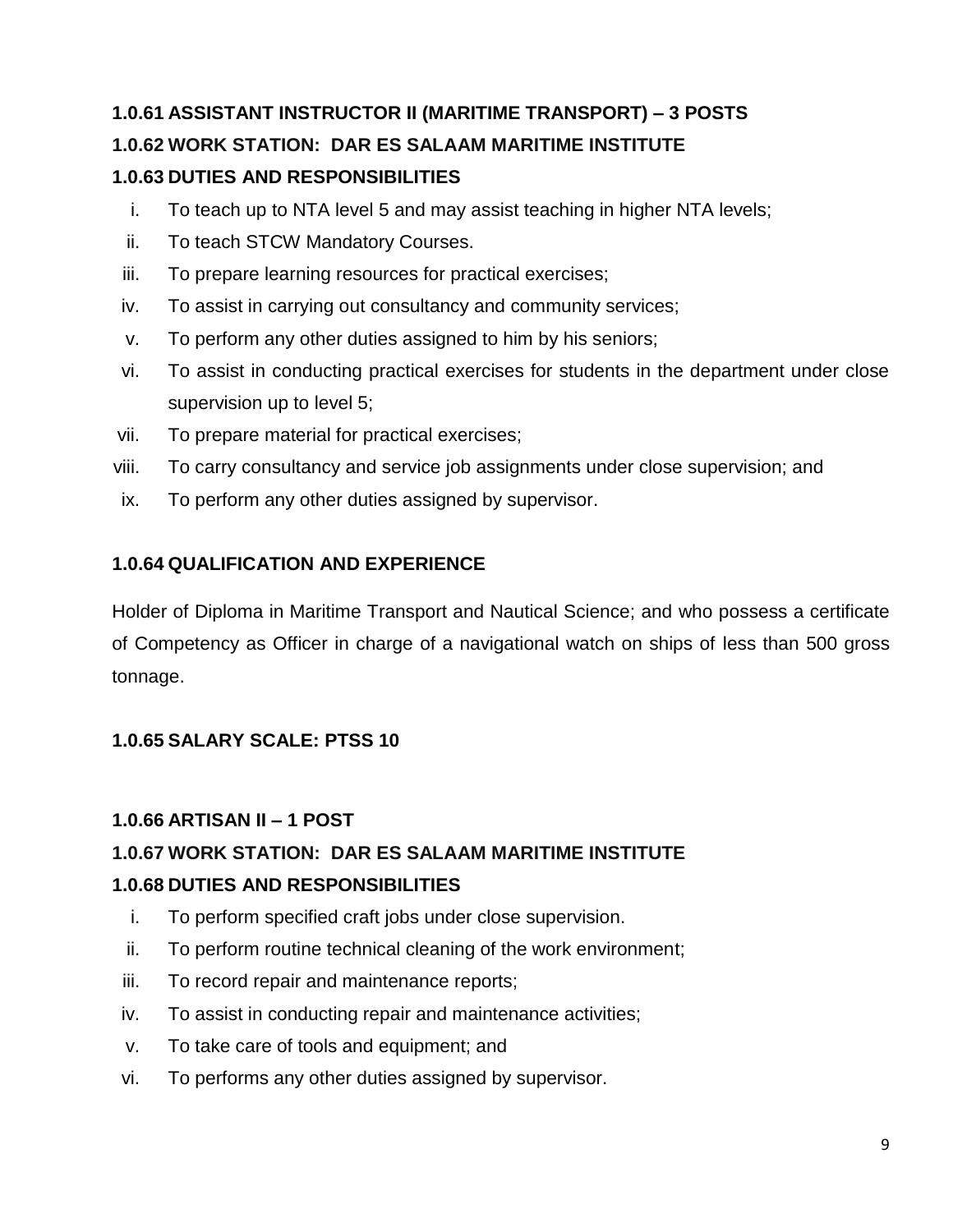#### **1.0.69 QUALIFICATION AND EXPERIENCE**

Holder of form IV/VI certificate in secondary education plus Certificate of Trade Test II, National Vocational Award II (NVA II) in welding, electricity or equivalent qualifications from recognized Institution.

#### **1.0.70 SALARY SCALE: PGSS 3/1**

#### **GENERAL CONDITIONS**

- i. All applicants must be Citizens of Tanzania with an age not above 45 years of age except for those who are in Public Service;
- ii. Applicants must attach an up-to-date Curriculum Vitae (CV) having reliable contacts; postal address/post code, e-mail and telephone numbers;
- iii. Applicants should apply on the strength of the information given in this advertisement;
- iv. Applicants must attach their certified copies of the following certificates:
	- Postgraduate/Degree/Advanced Diploma/Diploma/Certificates;
	- Postgraduate/Degree/Advanced Diploma/Diploma transcripts;
	- Form IV and Form VI National Examination Certificates:
	- **Professional Registration and Training Certificates from respective Registration or Regulatory Bodies, (where applicable);**
	- Birth certificate:
- v. Attaching copies of the following certificates is strictly not accepted:-
	- Form IV and form VI results slips;
	- Testimonials and all Partial transcripts;
- vi. An applicant must upload recent Passport Size Photo in the Recruitment Portal;
- vii. An applicant employed in the Public Service should route his application letter through his respective employer;
- viii. An applicant who is retired from the Public Service for whatever reason should not apply;
- ix. An applicant should indicate three reputable referees with their reliable contacts;
- x. Certificates from foreign examination bodies for Ordinary or Advanced level education should be verified by The National Examination Council of Tanzania (NECTA).